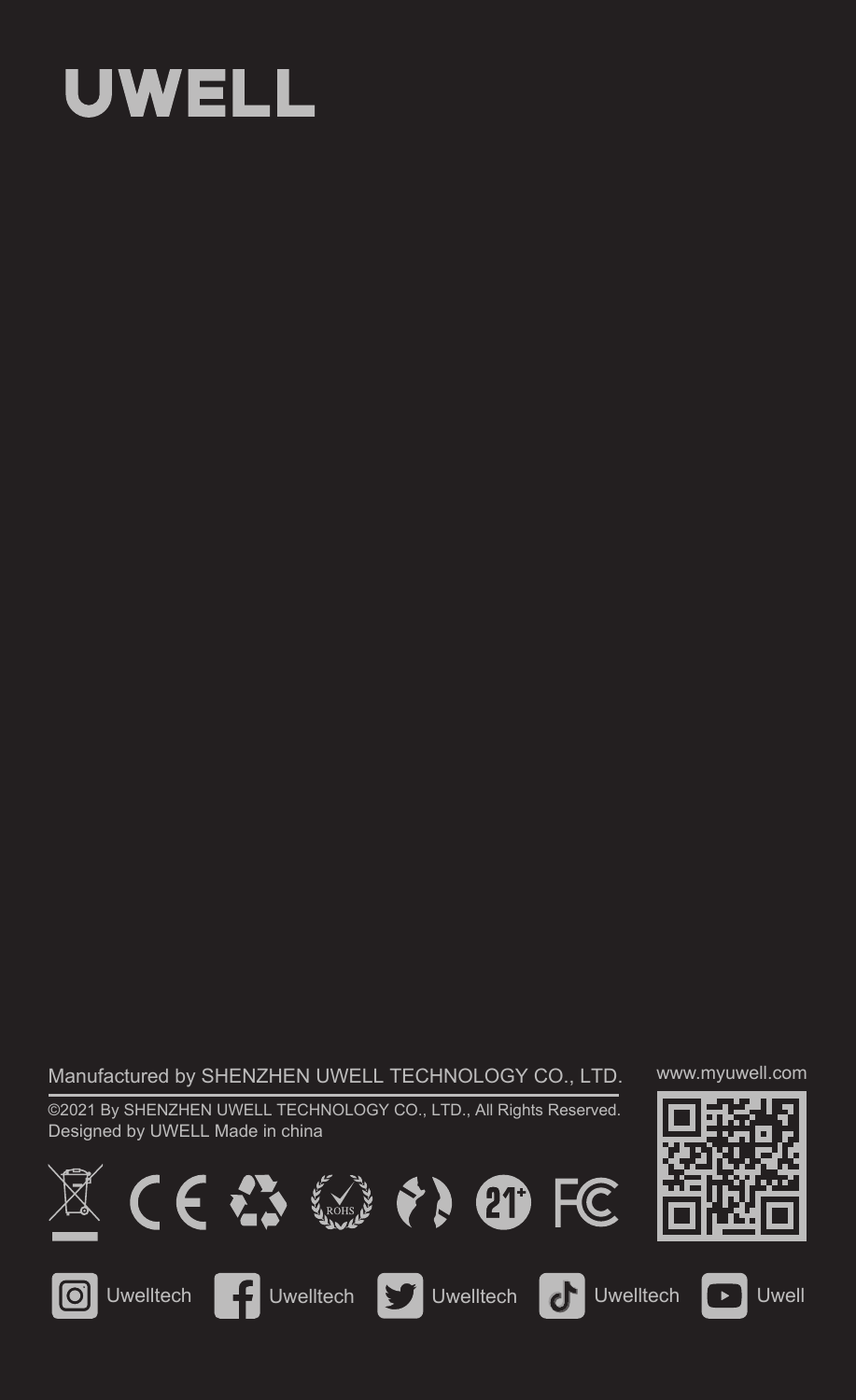



WHIRL T1 Pod Mod User Manual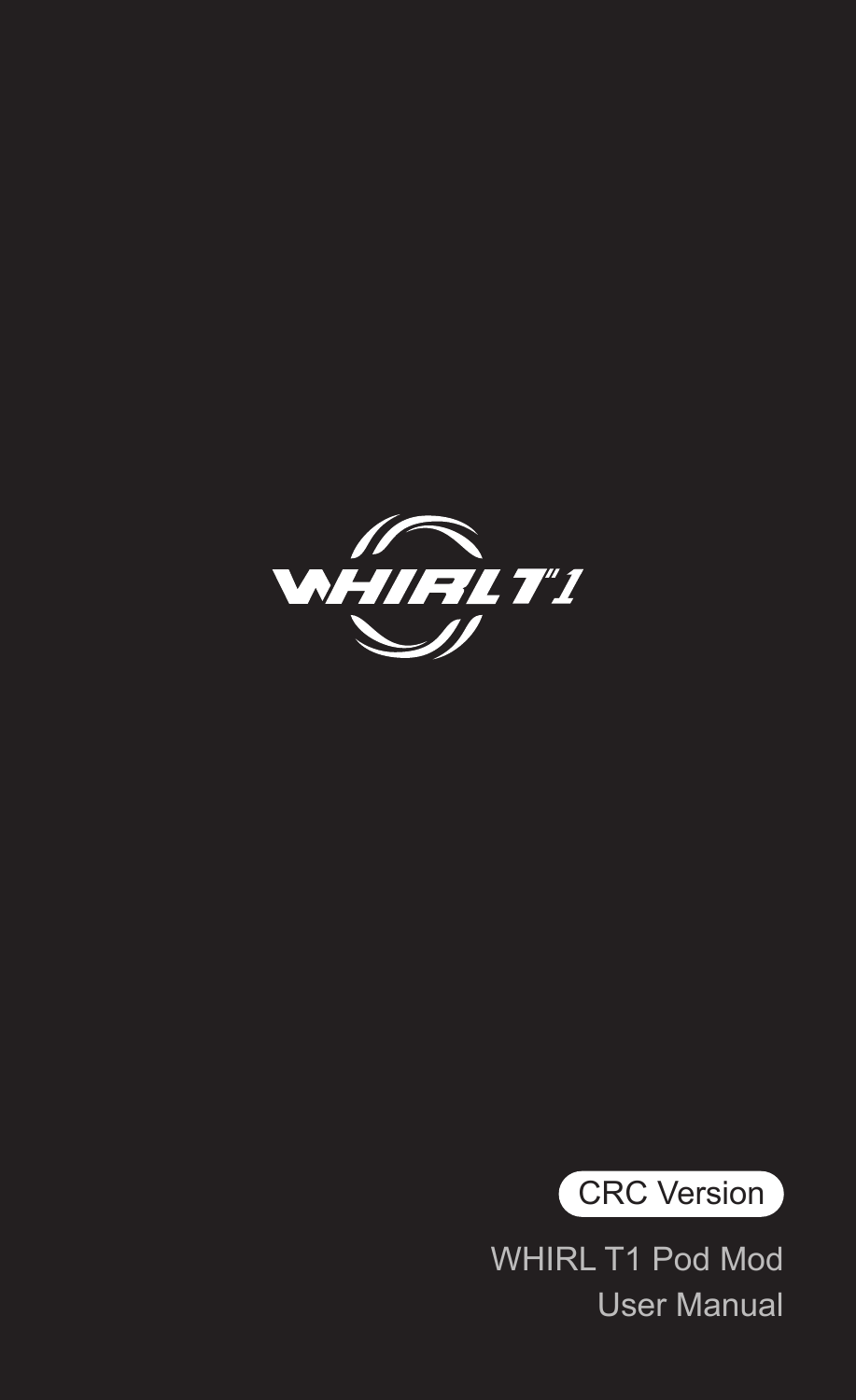## **Specification**

- Material: PCTG, Aluminum Alloy
- Size: 104.3 mm × 25.7 mm × 25.5 mm
- Net Weight: 53 g
- E-Liquid Capacity: 3 ml
- Output Wattage: 14W / 15W / 16 W
- Battery Capacity: 1300 mAh
- Pod cartridge specifications: FeCrAl UN2 Meshed-H 0.75Ω WHIRL T1 Refillable Pod (CRC Version)

## **The Packaging Includes**

- 1 × WHIRL T1 Pod Mod (CRC Version)
- 1 × UN2 Meshed-H 0.75Ω WHIRL T1 Refillable Pod (CRC Version) (Built-in)
- 1× User's manual

### **Features**

- 1. Three output mode, switch with ease.
- 2. Draw activation only, free from button false triggering.
- 3. The refillable pod cartridge adopts a proprietary child safety lock design, a more reliable device is safer for the minor.
- 4. Airflow can be adjusted to different personal needs.
- 5. The Uwell Pro-FOCS technology ensures an authentic flavour of the e-juice.
- 6. The chip-set inside functions a multiple circuit protection, providing a stable, safe and reliable output.
- 7. Triangular shape provides a unique grip.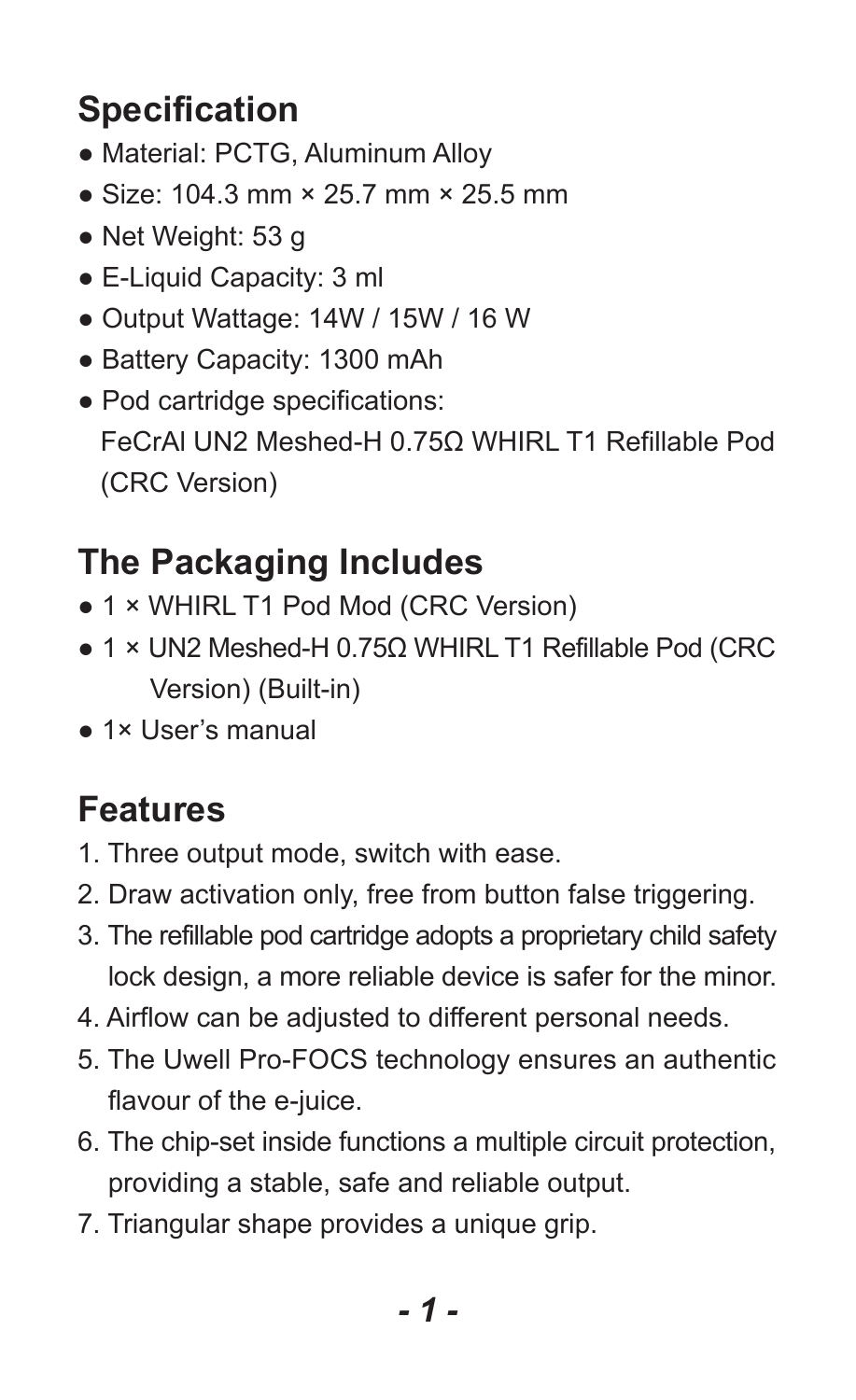#### **Illustration**



#### **Please read the following information before use:**

- 1. Pull out the pod cartridge.
- 2. Instill through e-juice inlet and allow the coil to soak for 10 minutes after the first filling.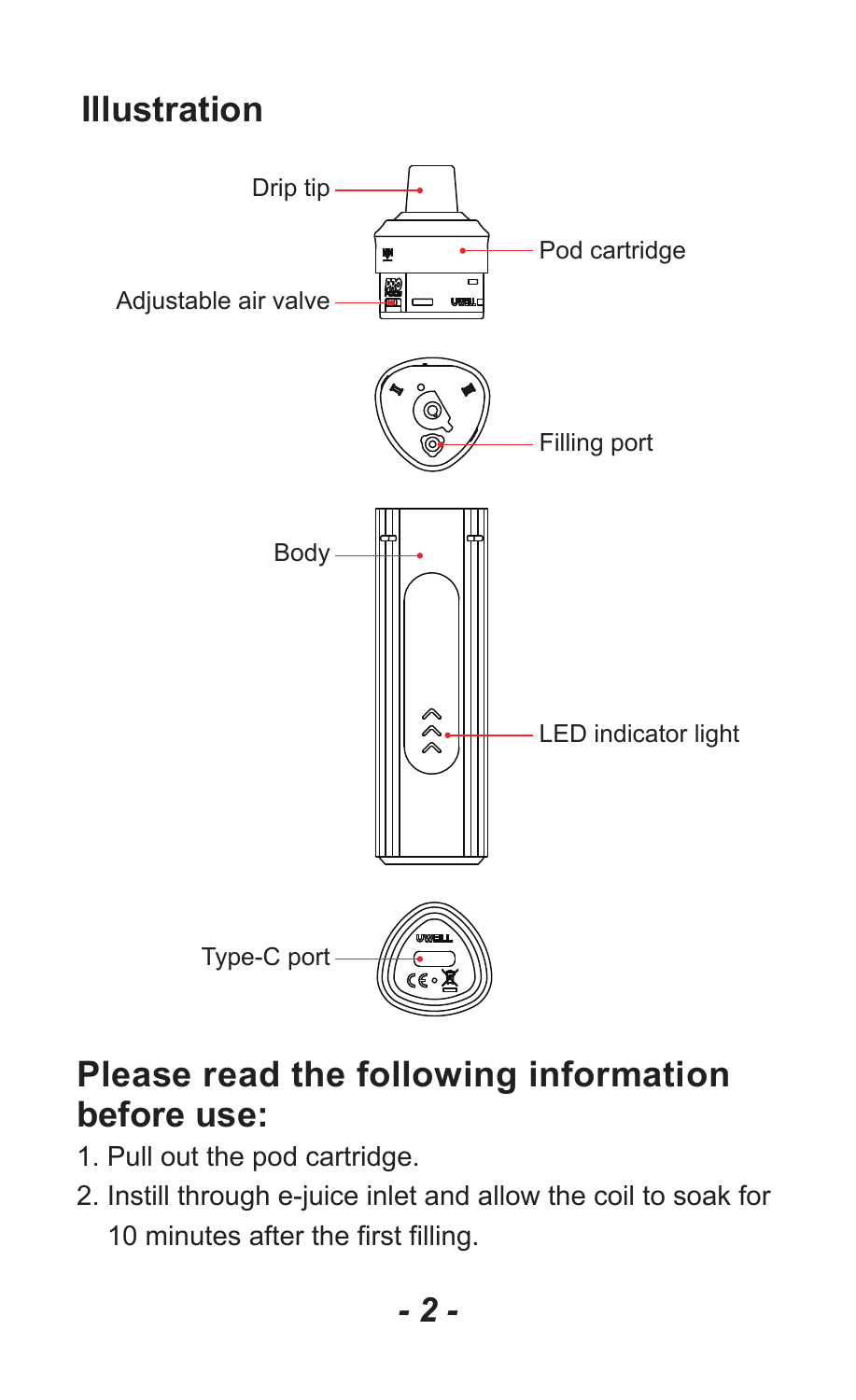#### **Instructions 1. How to fill the pod**

a. Pull out the pod cartridge from the body.

b. To instill, push e-juice inlet to start filling.

c. Install the pod cartridge into the body.



## **Attention**

- a. Reach inside the container with e-juice bottle nozzle when filling.
- b. To avoid dry-burning, please wait for 10 minutes after the first e-juice top-up.
- c. Please refill immediately when e-juice level reaches the refill mark.

# **2. Vaping**

The device will start working with drawing, and the LED indicators will be on along while the device is working. The maximum working time is 8 seconds with each draw as a protection. In the case of exceeding 8 seconds of continuous drawing, the device will cease working, while the LED indicators will flash in green 5 times as a prompt.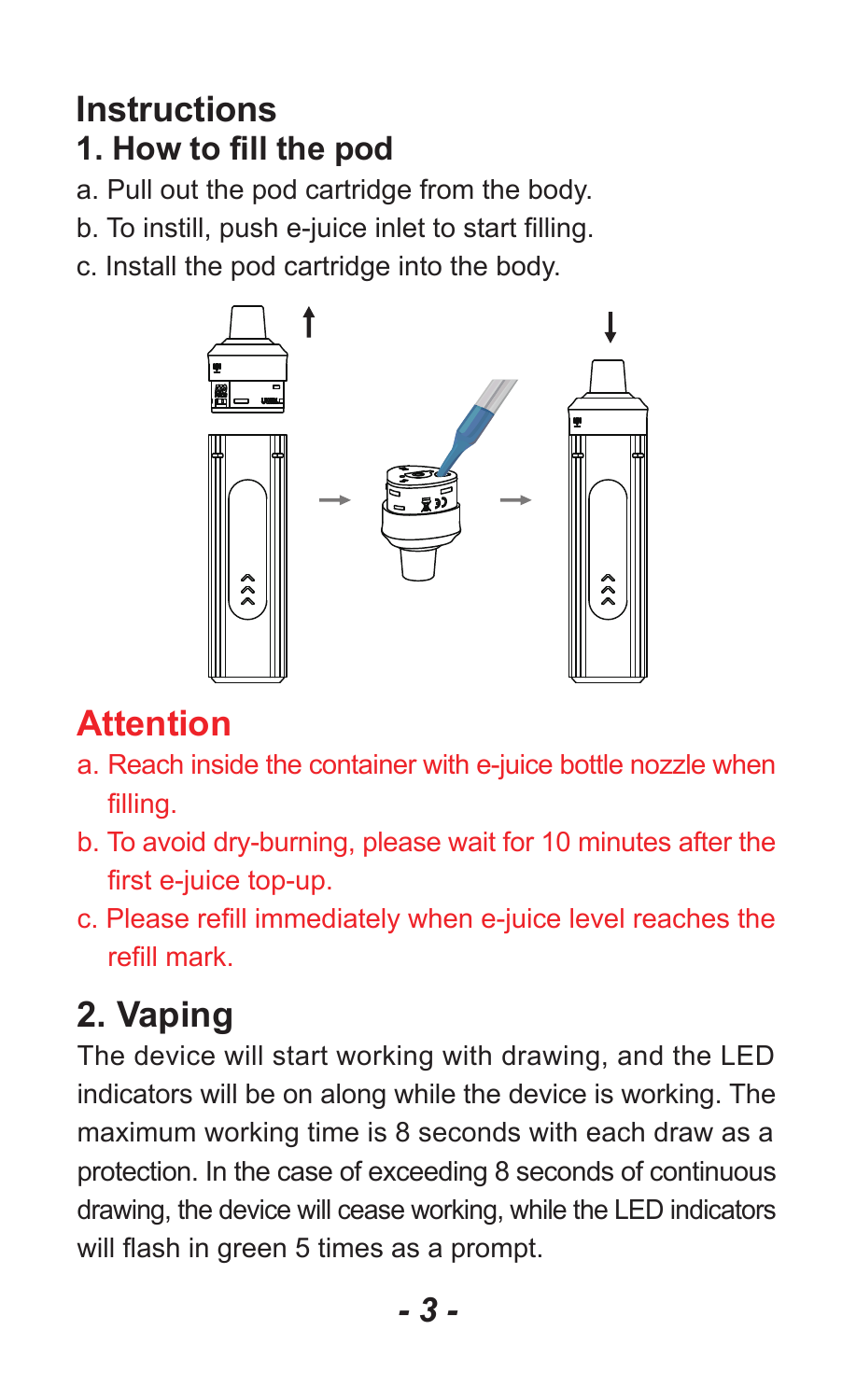#### **3. Instructions for replacement of pod cartridge**

Take out the old pod cartridge from the body and insert the new one.

#### **Attention**

Allow the coil to soak for 10 minutes after the filling before use.

## **4. Tri-power feature**

To experience different flavoring, simply do the following:

- a. Align the liquid inlet with the logo plate then insert the pod, one green arrow will flash 3 times to indicate that the device will be running in minimum power mode.
- b. Align the "II" Mark and insert the pod, two green arrows will flash 3 times to indicate that the device will be running in medium power mode.
- c. Align the "III" Mark and insert the pod, three green arrows will flash 3 times to indicate that the device will be running in maximum power mode.

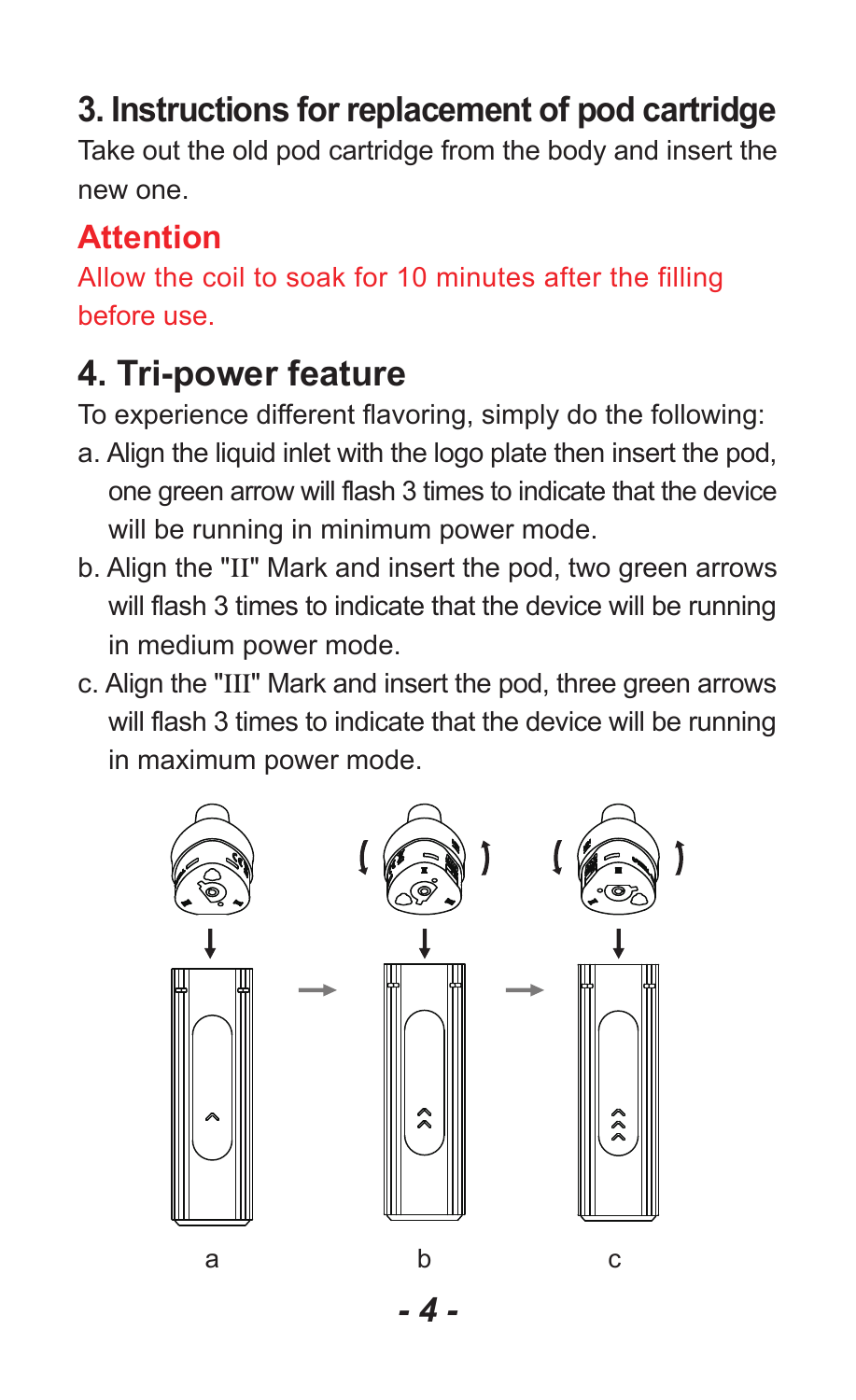#### **Attention**

- a. In case of insufficient power for high power mode, device can still be run in medium power mode.
- b. In case of insufficient power for medium power mode, device can still be run in low power mode.

# **5. Battery indication function**

The LED will flash green to signal the remaining battery capacity is over 60%; blue to signal 30%-60%; red to signal below 30%; 10 times of red flashes upon battery depletion.

## **6. Short circuit protection**

In the case of short-circuit, the indicators will flash red 3 times and stop working.

## **7. Low voltage protection**

The indicators will flash red 10 times and stop working if the battery is depleted.

## **8. Timeout protection**

The maximum working time is 8 seconds with each draw as a protection. In the case of exceeding 8 seconds of continuous drawing, the device will cease working, while the LED indicators will flash in green 5 times as a prompt.

# **9. Open circuit prompt**

When the pod cartridge is not properly connected or not connected, the LED indicators will flash blue 3 times to signal open circuit.

# **10. Charging**

While charging, the indicators will flash to signal power level: green to signal battery level is charged over 60%; blue to signal 30%-60%; red to signal below 30%; indicators will stay on upon charge completion.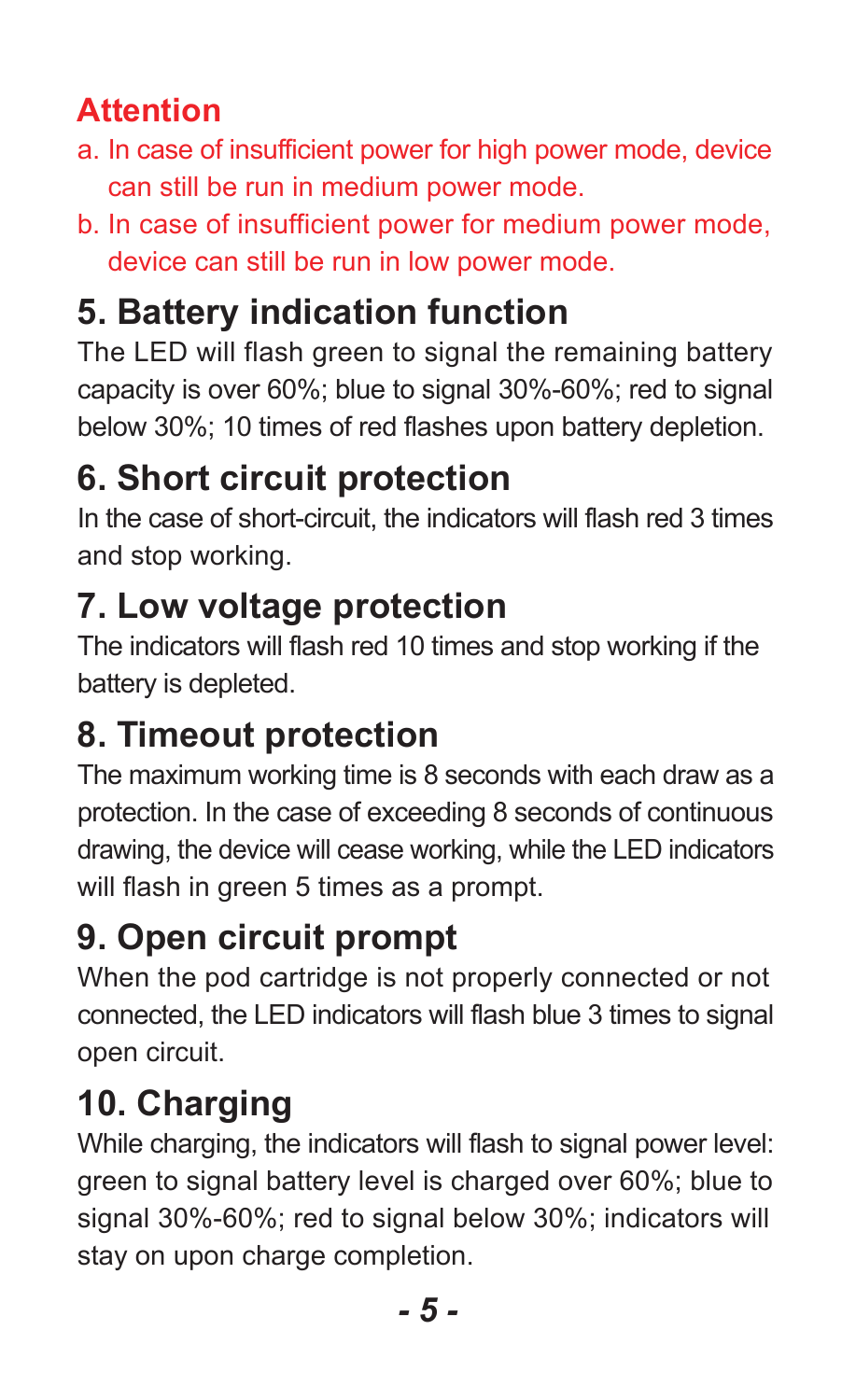## **Attention**

- 1. Please charge with certified high-quality adaptor from a reputable company and a Type-C cable with the charging current of 5V/2A.
- 2. The device and adaptor may warm up when charging, keep away from flammable and explosive goods.
- 3. Please use a dry and soft cloth to clean the device. Keep away from water or any liquids.
- 4. Please remove the pod cartridge and store it separately when you are on a plane to avoid leakage due to pressure changes.
- 5. Please do not put the device in your pocket with other hard objects to avoid damages.
- 6. Please charge the device at least once a month.
- 7. Don't disassemble the device.
- 8. Avoid high temperature, low temperature and humidity during use or storage to avoid damage to the equipment.
- 9. The product parameters or pictures in this manual are for illustration purpose only, please refer to the actual product.

## **Safety Instruction**

Please read the following safety instructions carefully before using the product.

- 1. This product is only available to people who have reached the legal age of smoking. It is strictly forbidden for young children, pregnant women and women during breastfeeding or for patients with heart disease, high blood pressure, diabetes, depression and asthma.
- 2. Please put the product out of reach of children and pets to avoid injury.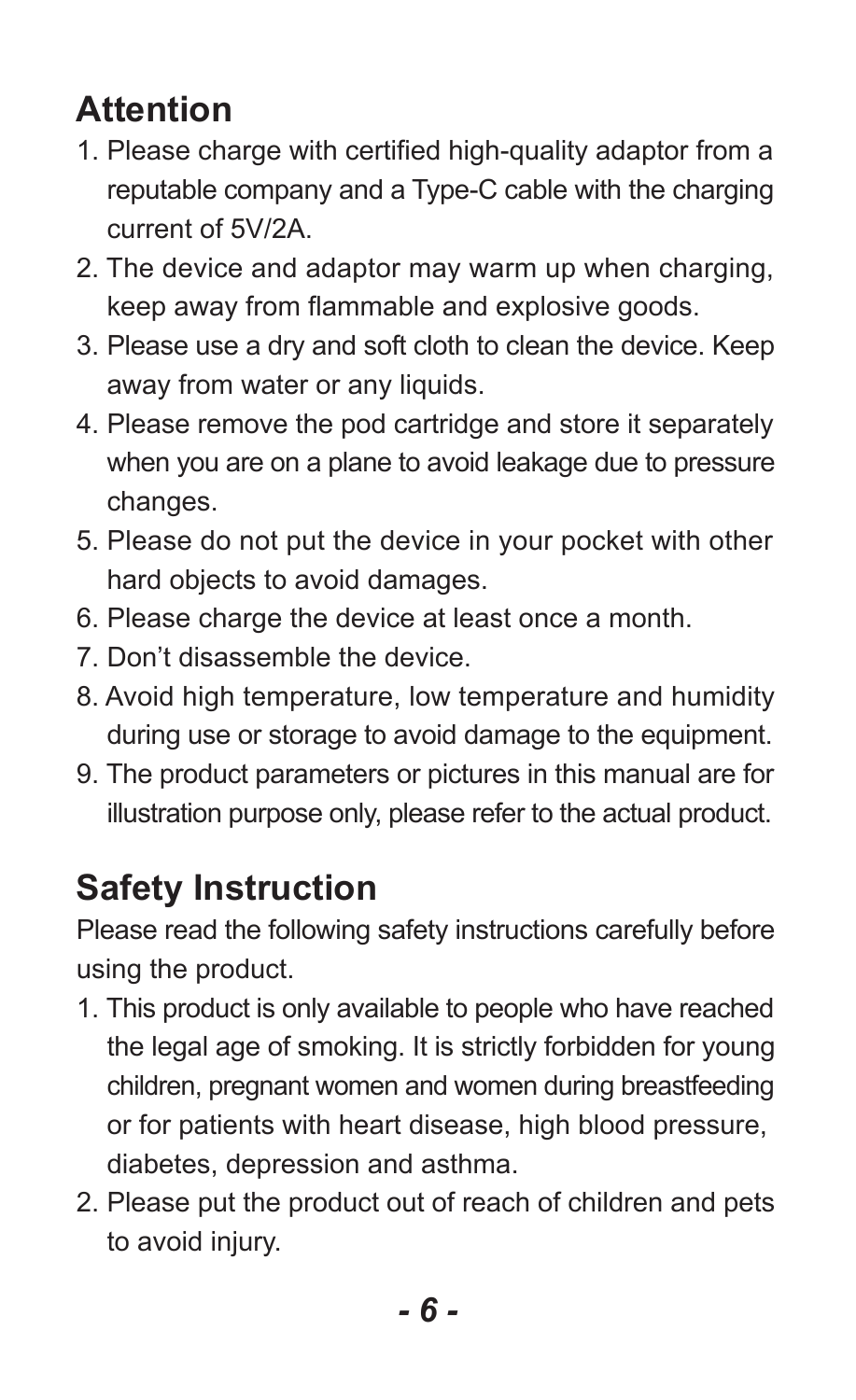- 3. When using this product, please keep away from inflammable and explosive materials to avoid injury.
- 4. The company does not assume any responsibility for any equipment damage or personal injury caused by user misuse.

## **Warranty Details**

Please keep the anti-counterfeit code and proof of purchase after purchasing the product. The warranty period is 180 days from the date of purchase. Our company provides warranty service (Device and atomizer only, exclude coil head and pod cartridge).

Please note that any of the following conditions are not covered by the warranty:

- 1. Exceeding the warranty period.
- 2. Damage caused by the use, maintenance, and storage that is not in accordance with the requirements as instructed.
- 3. Damage caused by unauthorized repair.
- 4. Damage caused by the usage of non-UWELL components.
- 5. Damage caused by force majeure.

# **Verification**

- 1. Visit the UWELL official website www.myuwell.com through a smartphone or PC.
- 2. Please enter the 16 digits authentic code, and the result will be displayed in a few seconds.
- 3. Please feel free to contact UWELL via e-mail, phone or website for more help.